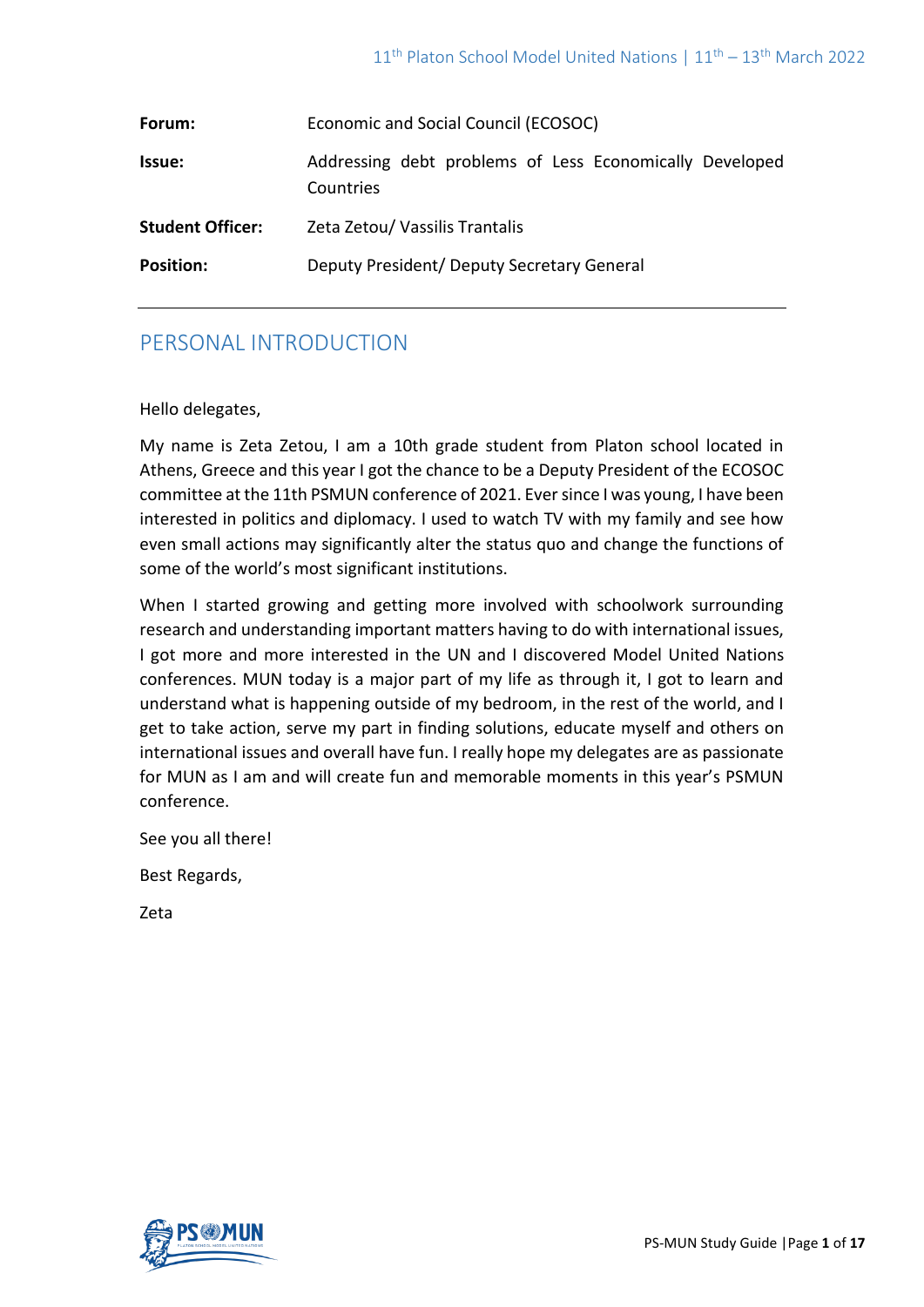# TOPIC INTRODUCTION

The accumulation of a large external debt is nothing uncommon for Less Economically Developed Countries (LEDCs) and it is a phenomenon evident even to the most uninformed observer. What many have not yet grasped though is that it is indicative of an, arguably, international issue which questions the validity and stability of the global financial system; it actively illustrates an "economic domino effect" due to the interdependence of financial and economic systems.

The relationship between economic growth and debt, and especially the use of the latter to promote the former acts against long-term efficiency and increases instability and income inequalities. To a large extent, this is the result of the unwillingness of More Economically Developed Countries (MEDCs) to facilitate discussions regarding the issue. In the post-COVID context, with austere and notably deflationary tendencies debt has resurfaced as a significant liability.

The international community has, over the years, made several commitments regarding the debt crisis in LEDCs and attempted to implement several schemes to address it. Unfortunately, the vast majority of such initiatives have not materialized fully, while the ones that have were not particularly successful in delivering a longlasting solution to the issue. It must be noted that this is not merely an economic problem but has a multifaceted nature; the debt crisis is at the heart of obstacles preventing development in LEDCs and has reduced their capacity to create conditions for the improvement of standards of living.

Regarding the social aspect of the issue, empirical evidence has established that more often than not debt repayment occurs at the expense of basic human rights. This means that the issue cannot possibly be resolved by some technical and economic solution, any long-term solution will need to consider elements of sustainable development and the political, social and historical dimensions of the issue.

In sum, debt can be deemed a two-edged sword; if used in moderation it can act as a measure to improve welfare, but when used superfluously and unreasonably it may result in disasters. The increased indebtedness of LEDCs constitutes a major impediment in regard to balanced growth and economic development. The past 50 years the global economy has been through 4 major waves of debt accumulation with the first three peaking in the form of financial crises. It is thus imperative to discuss some more permanent solutions for the issue to prevent its escalation in the post-COVID era.

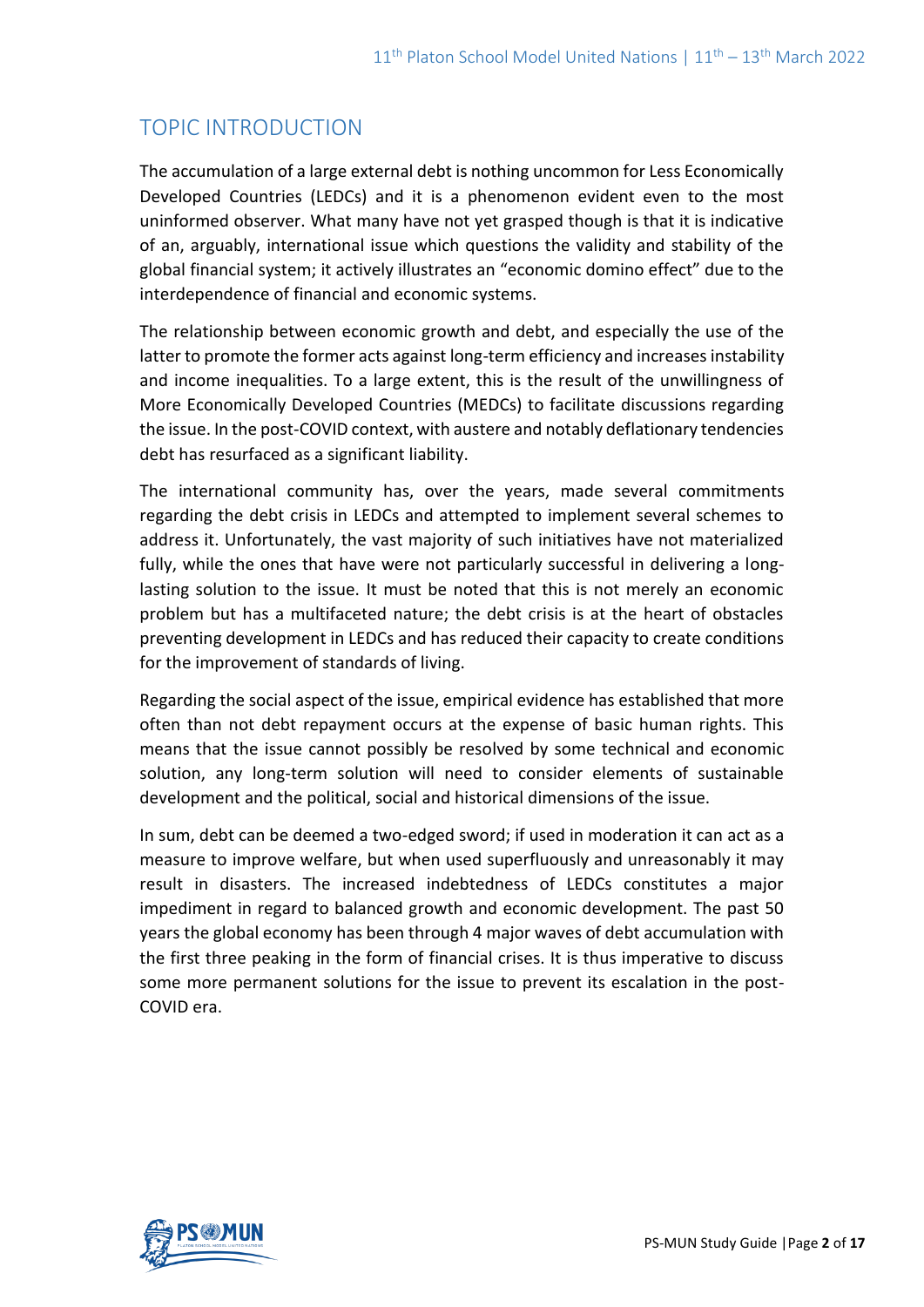# DEFINITION OF KEY TERMS

## Debt

The state of a government/firm/individual owing money to another stakeholder

## Debt traps

A scenario in which repaying a debt is difficult or impossible, usually due to large interest payments that prevent repayment of the principal. $1$ 

## Debt service

Debt service is the amount of money needed to cover the repayment of interest and principal on a debt over a specific time period.<sup>2</sup>

## Inflation

A general increase in prices and a fall in the purchasing value of money<sup>3</sup>

# Petrodollar recycling

Petrodollar recycling refers to the reflows to the rest of the globe that come from the usage of oil earnings by oil-exporting states. A part may be spent on foreign products and services, while another could be saved in foreign assets stored overseas.<sup>4</sup>

# **Bankruptcy**

Bankruptcy is a legal proceeding in which a person or company is unable to repay their existing debts.<sup>5</sup>

# Gross Domestic Product (GDP)

GDP represents the monetary worth of final products and services—that is, those purchased by the end user—produced in a nation during a specific time period. It includes all of the products produced inside a country's borders.<sup>6</sup>

https://www.investopedia.com/terms/i/inflation.asp.

https://www.imf.org/en/News/Articles/2015/09/28/04/53/sp032306a.

https://www.imf.org/external/pubs/ft/fandd/basics/gdp.htm#:~:text=GDP%20measures%20the%20 monetary%20value,the%20borders%20of%20a%20country.



<sup>1</sup> "Debt Trap: Meaning & Definition for UK English." *Lexico Dictionaries | English*, Lexico Dictionaries, https://www.lexico.com/definition/debt\_trap.

<sup>2</sup> Tuovila, Alicia. "Debt Service." *Investopedia*, Investopedia, 19 May 2021,

https://www.investopedia.com/terms/d/debtservice.asp.

<sup>3</sup> Fernando, Jason. "What Is Inflation?" *Investopedia*, Investopedia, 14 Feb. 2022,

<sup>&</sup>lt;sup>4</sup> "Petrodollar Recycling and Global Imbalances -- Presentation by Saleh M. Nsouli, Director, Offices in Europe, International Monetary Fund." *IMF*, 23 Mar. 2006,

<sup>5</sup> Tuovila, Alicia. "What Is Bankruptcy?" *Investopedia*, Investopedia, 8 Feb. 2022,

https://www.investopedia.com/terms/b/bankruptcy.asp.

<sup>6</sup> "Finance & Development." *Finance & Development | F&D*,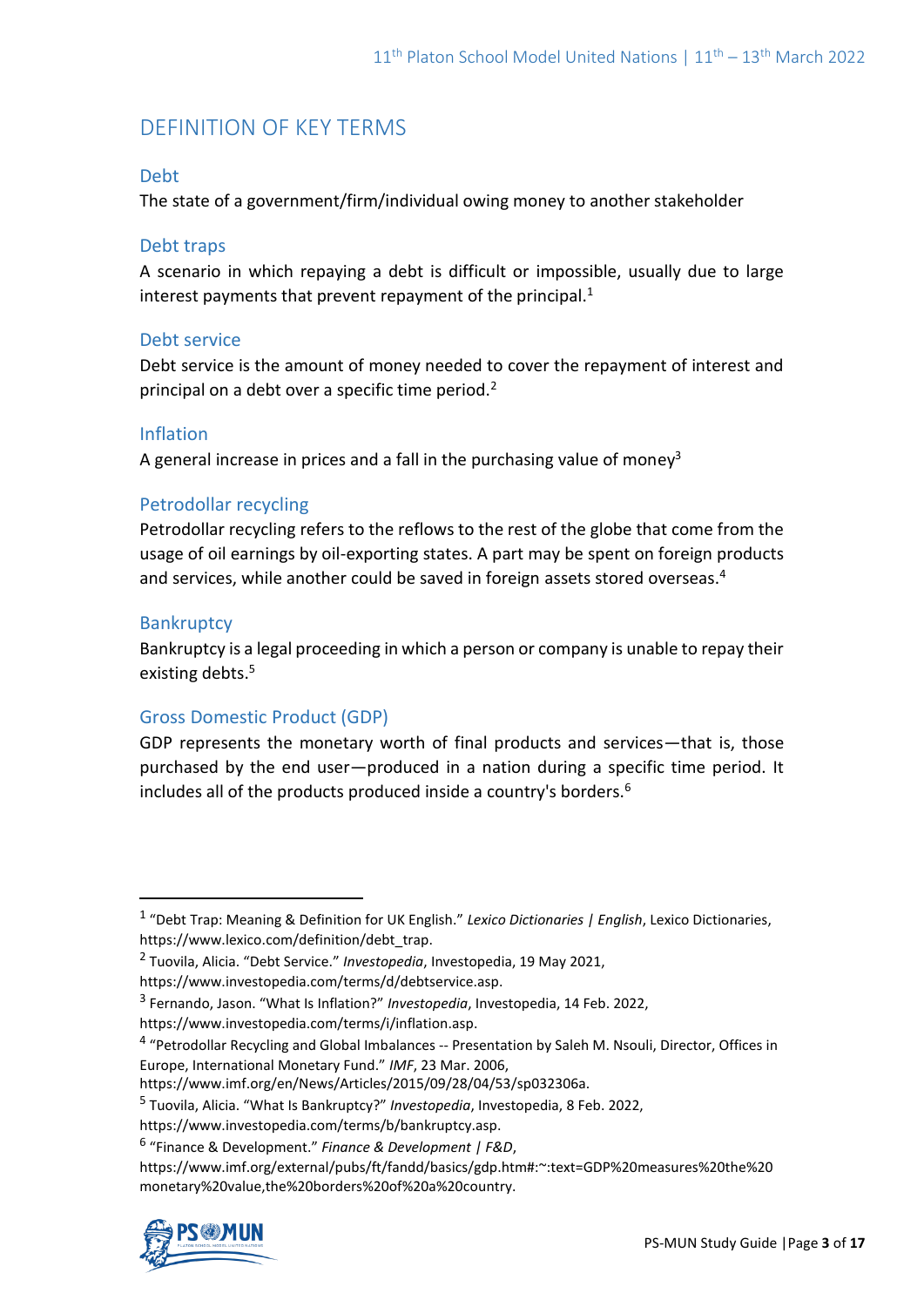### Gross National Product (GNP)

The GNP represents the entire market value of a nation's economy's final products and services produced within a given period of time (typically a year), calculated before depreciation or consumption of capital utilized in the manufacturing process.

## Production Possibilities Curve/Frontier (PPC/PPF)

PPF may be used to highlight the point where a country's economy is most efficient when it produces only what it is best suited to produce and trades with other countries for the remainder of what it requires.<sup>7</sup>

#### Protectionism

Protectionism is a term used to describe government policies that restrict foreign commerce in order to benefit home businesses. Protectionist policies are typically intended to boost domestic economic activity, but they can also be enacted to address safety or quality problems.<sup>8</sup>

# BACKGROUND INFORMATION

## Historical development of debt and the creation of foreign debt

Debt in developing countries is commonly viewed as a post-colonial economic phenomenon that began to emerge in the 1960s. The problem was initially seen as a slight issue on the international economy, but started accelerating in the aftermath of the Bretton Woods currency rate system's collapse, which precipitated the 1973 oil crisis. Banks were eager to lend significant quantities of money to the developing world in order to stabilize the financial system, regardless of a country's ability to repay the debt. Governments were pleased to accept this offer in the environment of minimal interest rates. After the 1970s rise in interest rates, however, foreign debt reached astronomical figures when compared to earlier years.

The global economy, after understanding the cruciality of the phenomenon, organized several programmes aimed towards reforming the debt cycle that had started forming. The HIPC initiative, the notion to write off all debt, and the MDRI were all introduced as agreements and ideas that could resolve the yet ongoing problem of foreign debt. As of now, the issue has not been settled and has further exacerbated in Less Economically Developed Countries.

Officially defined as the amount of money borrowed by a government, corporation or private stakeholder from another country's government, foreign debt has been a topic of many discussions and debate since the ancient times and is now viewed as one of

<sup>7</sup> Bloomenthal, Andrew. "What the Production Possibility Frontier (PPF) Curve Shows." *Investopedia*, Investopedia, 8 Feb. 2022, https://www.investopedia.com/terms/p/productionpossibilityfrontier.asp. 8 Team, The Investopedia. "Protectionism." *Investopedia*, Investopedia, 7 Dec. 2021, https://www.investopedia.com/terms/p/protectionism.asp.

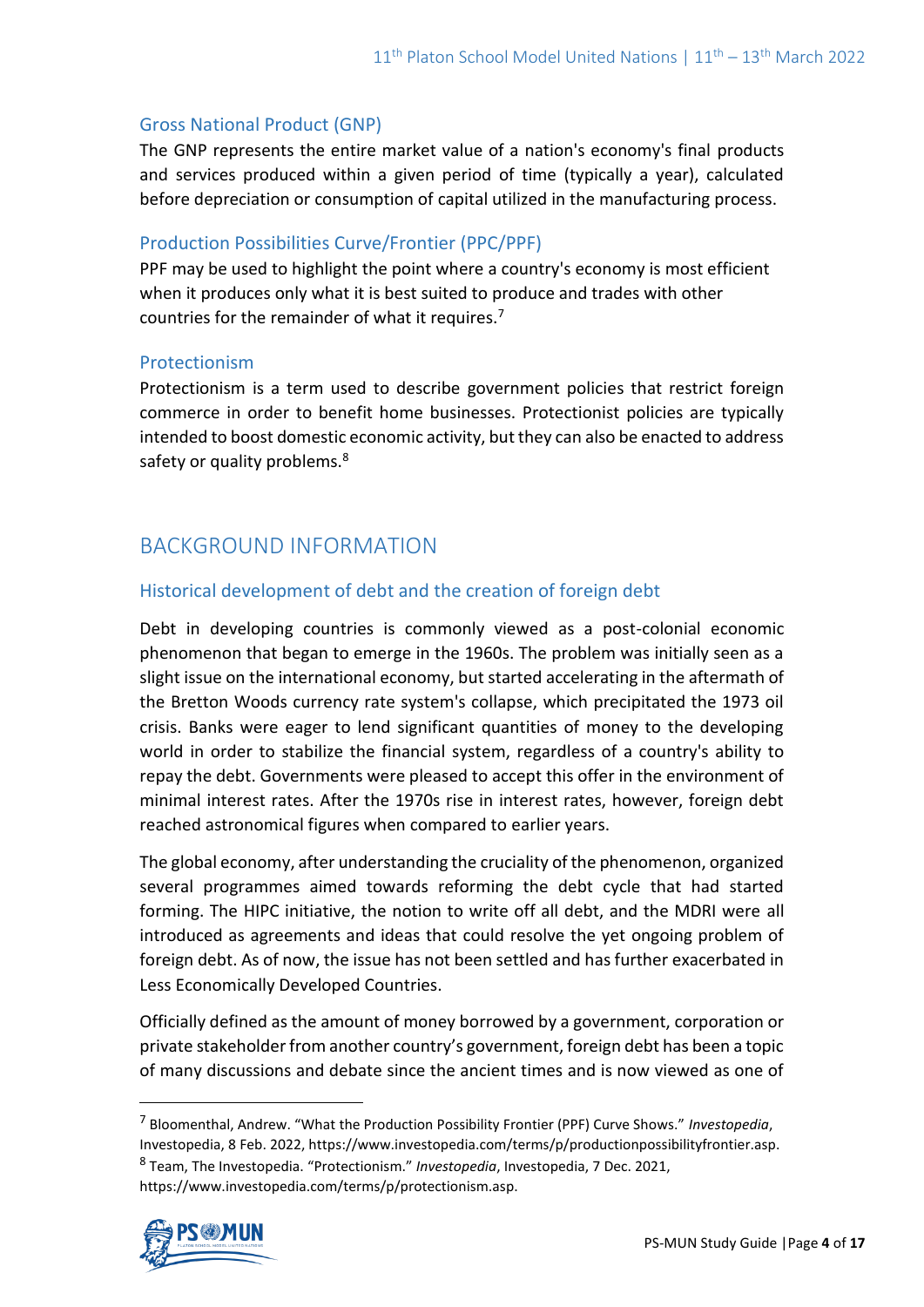the most threatening obstacles for Less Economically Developed Countries to overcome.

A statistic to give context to the concerning rise of debt over the past centuries can be viewed in the estimates gathered by the World Bank regarding foreign debt in developing countries. According to the source, global debt accumulated by LEDCs accounted for just \$9.7 billion in 1956, a figure that rose dramatically over the next 18 years, reaching the number of \$151.4 billion in 1974.

## Overview of foreign debt

The term "foreign debt" refers to the amount of money borrowed by a country's government from another country's government or private lenders that has not been repaid. Either short term or long term, foreign debt has gradually risen in recent decades, causing undesirable consequences in some borrowing countries. Slower economic development, particularly in low-income nations, as well as debilitating debt problems, financial market turbulence, and even indirect repercussions such as an increase in human-rights violations, are among them. $9$ 

Countries obtain financial loans to cover costly needs and repay them in the near future. Loans include interest rates once received, meaning that nations pay an additional fee when repaying their loans. The final debt service works as an investment for the source-country, as the final money received is higher than the initial fee loaned.

To track down yearly foreign debt, the International Monetary Fund (IMF) along with the Bank for International Settlements (BIS) and the World Bank, have established a Quarterly External Debt Statistics (QEDS) database.

# Reason behind the practice of money lending in LEDCs

Loans and allowances from foreign stakeholders are all recorded in the balance of payments in the financial sector of a country. Thus such allowances might contribute to the coverage of the remaining imports that usually exceed the exports. Without the agreed loans, countries would operate at a rate that they could not maintain economically, meaning that under economic theory they would reach a point that exceeds the Production Possibilities Curve (PPC).

Before completing a financial aid agreement, Less Economically Developed Countries see the loan as an opportunity to invest a percentage of the available fund to the nation's development in terms of infrastructure and thus production capabilities, trade balance, or financial stability for its people. In reality however, the expectations set by LEDCs are very hard to meet, as the already existing underdeveloped economy of the state is not able to efficiently exploit the fund. Low growth in export earnings, high import costs, rising interest rates and in general slow economic growth rates have

<sup>9</sup> Kenton, Will. "Foreign Debt." *Investopedia*, Investopedia, 8 Feb. 2022, https://www.investopedia.com/terms/f/foreign-debt.asp.

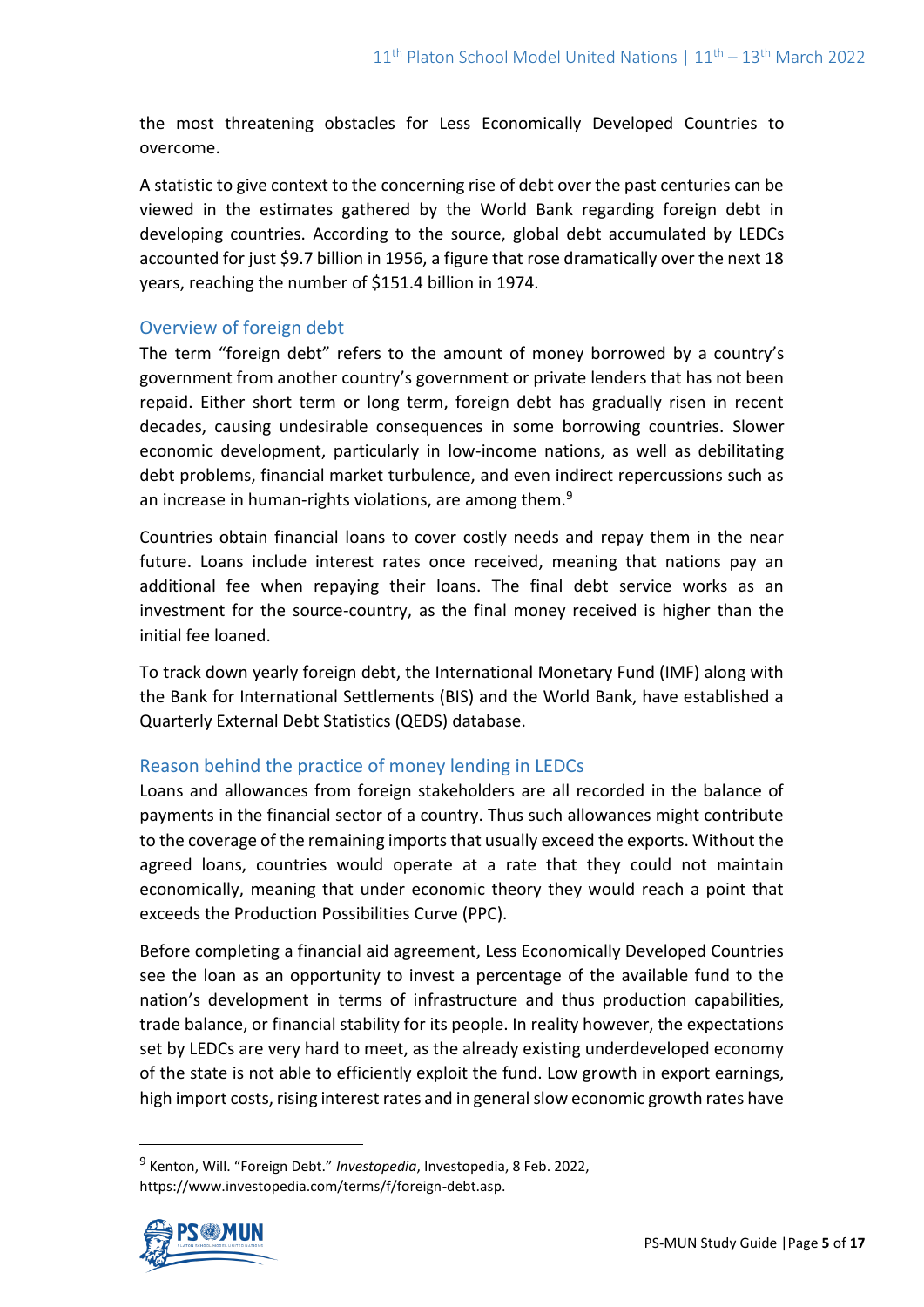caused major concerns over the effectiveness of such loans, increasing the state's dependency on further financial assistance.

# Causes of foreign debt accumulation in LEDCs

According to the World Bank, a country may be characterized as a developing nation when its Gross National Product (GNP) is in the mid to low range. Such nations are home to approximately 80% of Earth's human population, and are often prone to controversial debate due to their ever increasing amount of unpayable foreign debt. The question that begs to ask however, is what are the reasons for the immense pressure placed on the debt accumulated by LEDCs?

## Inefficient tax policies

In times of financial crisis, a country heavily relies on its internal economy to provide her with the necessary funds. A large percentage of that economy is based on tax policies, aimed to foster a government's revenue through its population. In developing countries, however, tax revenue is often unstable. Poverty is a key factor to this, as according to a World Bank report on the sub-Saharan LEDCs, "the poverty rate in Sub-Saharan Africa has not fallen fast enough to keep up with population growth in the region and 433 million Africans are estimated to live in extreme poverty in 2018, rising from 284 in 1990"<sup>10</sup>. Thus low or no income families are unable to cover their taxes, leaving the government with an unstable return on their tax revenue.

# Disorganized use of loans

When a country's government receives a loan, it is expected to invest in productive mechanisms in order to later be able to cover the initial fee loaned. In spite of that, in many cases countries use loans either to import further goods for consumption or absorb them in the faces of corrupted officials. This destabilizes economic activity in the region, as the loan received is unpayable and causes a substantial increase in debt.

# Inefficacious investment for structural adjustment

During the postwar period, a plethora of developing nations pursued an import substitution and industrialization program. Through this program, they attempted to diversify their economy away from agriculture and toward investments in manufacturing businesses. Such a dramatic change was seen as a tough challenge for the countries, taking into account the advanced dependency of the countries in agricultural production as well as the lack of expertise in industrialization mechanisms from the local population. Although the loans were viewed as aiding in the development of the nations' economies,

<sup>&</sup>lt;sup>10</sup> "The Number of Poor People Continues to Rise in Sub-Saharan Africa, despite a Slow Decline in the Poverty Rate." *World Bank Blogs*, https://blogs.worldbank.org/opendata/number-poor-peoplecontinues-rise-sub-saharan-africa-despite-slow-decline-poverty-rate.

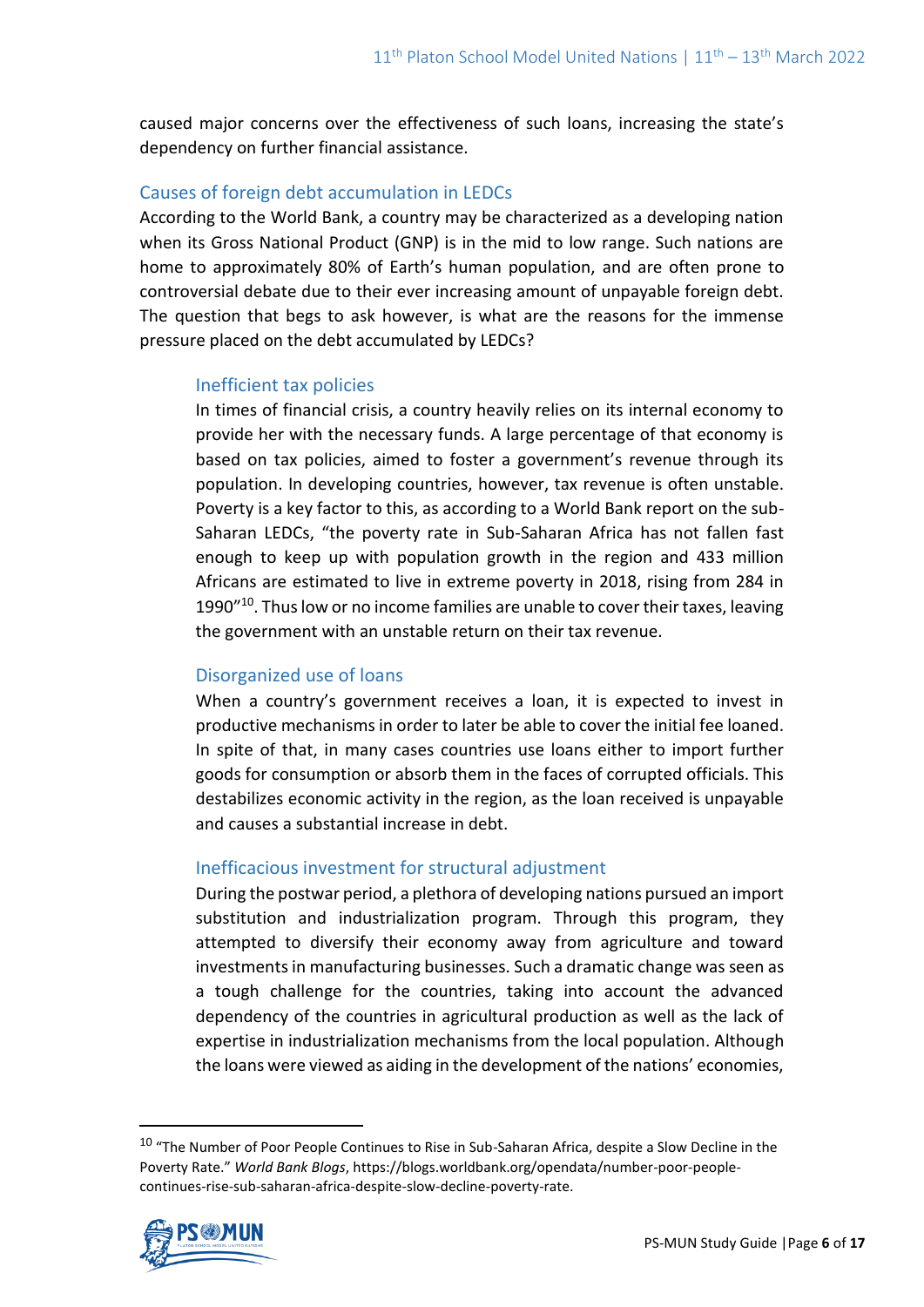not all loans were utilized for infrastructure investment, instead transferred again to corrupted officials.

## Irresponsible lending mechanisms by banks

In the 1970s, banks were keen to lend to developing countries. Banks have been chastised for reckless lending and failing to ensure that loans were feasible. This is one of the reasons why foreign debts grew so huge — private banks had not planned ahead that a default would occur.

## Protectionist policy on the market of developed countries

Protectionist policies imposed by developed country governments have caused great concern in the global economy and therefore in developing states. Tariffs usually include stricter limits on textiles and clothes, as well as agricultural export subsidies, a decision that heavily hampered the capacity of exporting goods completed by developing countries. This in turn caused an inability to import certain goods given their lack of availability.

Protectionism's threat to developing nations extends from the basic consequences of other states. It has a genuine impact on resource distribution, while at the same time restricting international investment and reducing potential growth opportunities.

# Effects of foreign debt accumulation in LEDCs

As analyzed above, debt in LEDCs is a real problem and it thus includes its own consequences. In general, foreign debt affects the spending budget of a state along with its income, increases interest rates, and therefore an overall decline in life quality and political stability. More analytically, the main effects of foreign debt are:

# Decline in the quality of life within debtor countries

Global poverty has now reached alarming levels prior to the debt crisis. One can demonstrate the global scale of poverty by using figures such as GNP or per capita income, which have extensively decreased in their value over the longstanding crisis. Every year, millions of people do not even have access to clean water, cannot read or write, and do not have proper shelter.

And although the situation in these countries is critical, debt service continues and will continue to hinder their development in life quality. Money that may have gone towards building schools or clinics in developing countries is now being transferred to economically developed ones. To generate foreign exchange, developing nations must sell more of their resources at lower prices, depleting nonrenewable resources for future generations to use. Lastly, capital is now being sent abroad, exacerbating the problems of unemployment and underemployment.

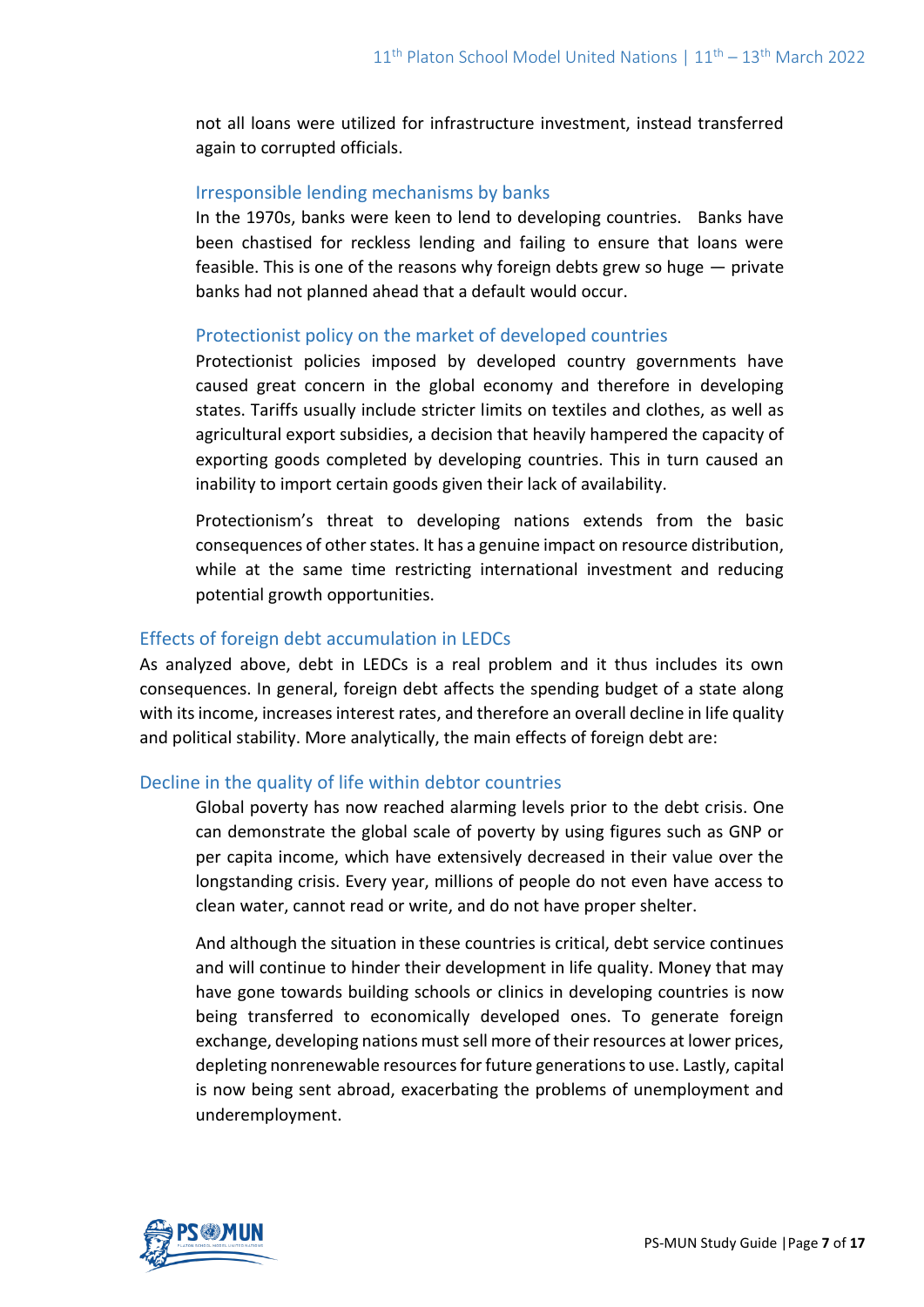### Increase in political violence

The increased potential for political violence is a second effect of the decline in living conditions in severely indebted countries. Given the aforementioned decline in the quality of life, civil unrest has now become a typical occurrence in LEDCs, as citizens strive to overthrow their leader's ruling. This conduct occurs regularly, with followers of political parties looking for politicians to help the country get out of debt. This approach, however, is inefficient since the time available until the next civil conflict is usually limited.

## Cutoff from the international financial markets

When faced with heavy amounts of debt, a country is viewed by the international financial community as a risk when it comes to investment. This is as the indebted countries are unable to service their debt, an event that blocks them off from several international financial markets for goods and services. The UNDP states that, as a result, during the 1980s, interest rates in such nations were quadruple in value than the ones in MEDCs, as investors avoided conducting business in the state due to the possibility of currency devaluation.<sup>11</sup>

# The 1973-74 oil crisis and its impact on foreign debt

The 1973-1974 oil crisis was the first major event that caused rapid increase in loan demand and consequently foreign debt, as the dramatic rise in petroleum prices by the Organization of Petroleum Exporting Countries (OPEC) caused great obstacles for the development of LEDCs. The urgent need for petroleum in the country had caused inelastic demand for the good, causing countries to spend big for oil imports which, combined with the lower value of exports due to recession in MEDCs, proved to be an obstructive deterrent for the development of LEDCs for years to come.

To deal with the emerging crisis, countries opted to loans as a method to avoid bankruptcy. The substantial oil revenue obtained by the OPEC due to the oil prices inflation, nations obtained the ability to lend money from their respective commercial banks. As a result, the urgent need of funds in LEDCs, when met with the possible increase in supply of foreign loans by certain developed nations, stabilized the international market for economic and financial aid.

An immediate effect of the aforementioned situation was the "petrodollar recycling" problem - an issue that arose when countries obtained immense revenue from oil exports. The 1974 surge for financial assistance to LEDCs caused fierce competition among interested commercial banks, resulting in an inconsistent and unsustainable lending policy being adopted; there was too much supply of financial assistance, reaching a point where companies lacked financial flexibility. In order to reobtain their assets, firms established a controversial policy, seeing them exert pressure on the

<sup>11</sup> *Global Debt and Third World Development*[, https://www.mtholyoke.edu/acad/intrel/globdebt.htm.](https://www.mtholyoke.edu/acad/intrel/globdebt.htm)

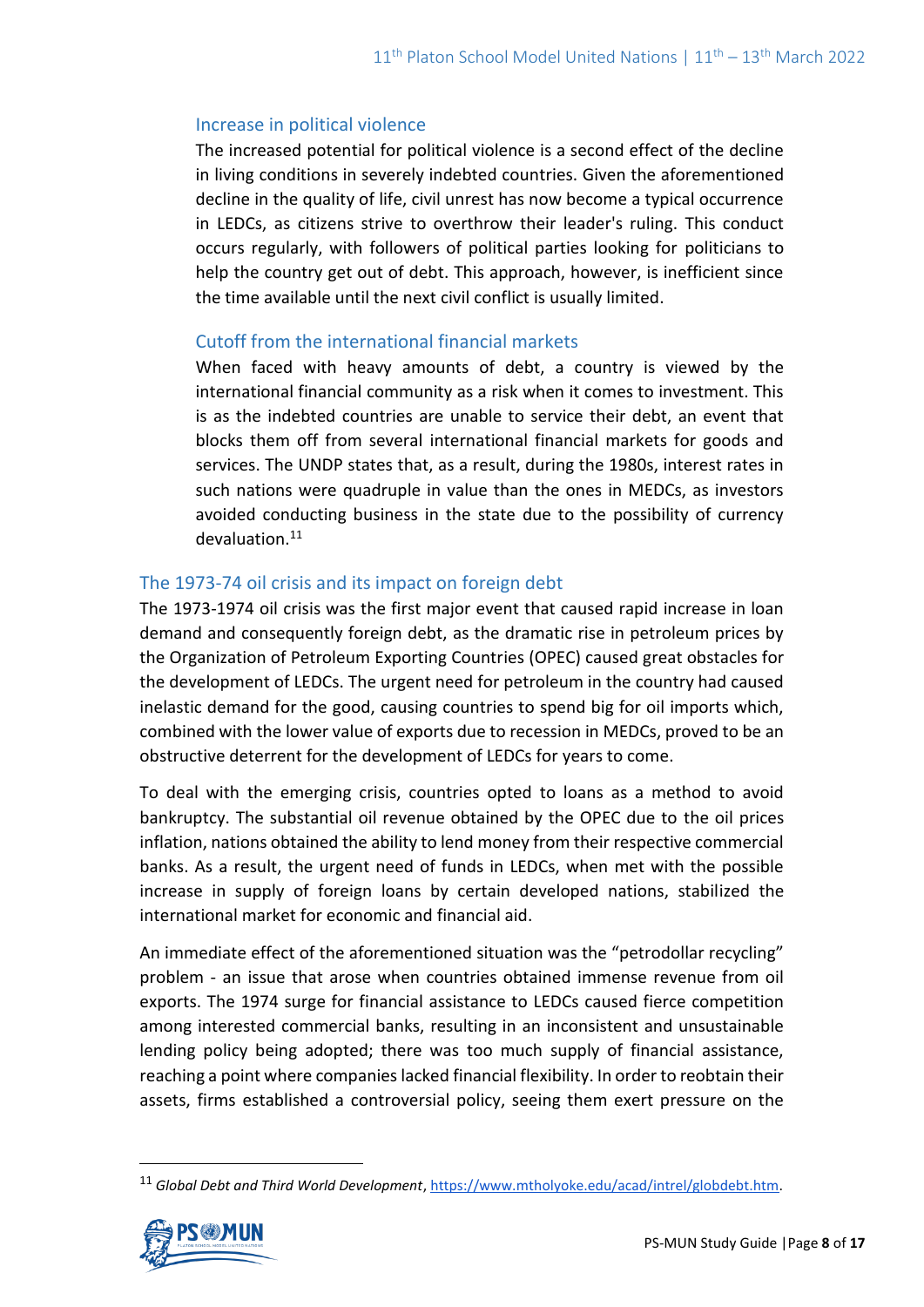public sector of the developing country in the event of their unavailability to repay the initial loan.

Faced with the possibility to exercise influence over a struggling nation, developed countries further enhanced their flexibility to deliver new loans, especially after taking into consideration the aforementioned causes of debt increase in such regions. Corruption played a key role in further weakening the effective use of loans by LEDCs, with governments either investing in underperforming companies or disappearing them into accounts of their own officials.

A second oil price shock occurred in 1979. This second crisis proved to be a defining moment for several nations, as it forced developing countries to choose between implementing restrictive monetary and fiscal policies that would cause a recession, or acquiring more loans and thus accumulating unpayable debt. Aiming to shy away from the option involving a recession proclamation, the majority of governments decided to follow the latter strategy in hope that growth and development will finally be achieved. However, this attempt was highly unrealistic, as LEDCs experienced rises in debt - an event that was initially expected.

At last, this global crisis was utilized as a turning point for the global economy's views on foreign debt. By the early 1980s, Latin America and Sub-Saharan Africa were on the verge of bankruptcy due to unusually high levels of debt; this awoke commercial banks and the world community, since the prospect of banks collapsing would result in a global financial calamity.

# MAJOR COUNTRIES AND ORGANIZATIONS INVOLVED

# Venezuela

Since 2010, Venezuela's government and people have been enduring one of the most severe economic crises since World War II, as a result of uncontrolled state expenditure. The economic situation, exacerbated by political insecurity and repression, has led in widespread starvation, unemployment, and crime, as well as a migratory problem that has expanded to neighboring countries.

Following the crisis, the Venezuelan government has become increasingly authoritarian, and several of its main economic partners, especially the United States, have imposed sanctions due to purported human rights violations and corruption. As a result of the government's ongoing spending in denial of the crisis, Venezuela's inflation rate rose to the highest in the world in 2014, eventually peaking in 2018.

The government now claims that hyperinflation stopped in early 2022 and that the economy is already showing signs of recovery, although it is unclear how this will affect national debt.

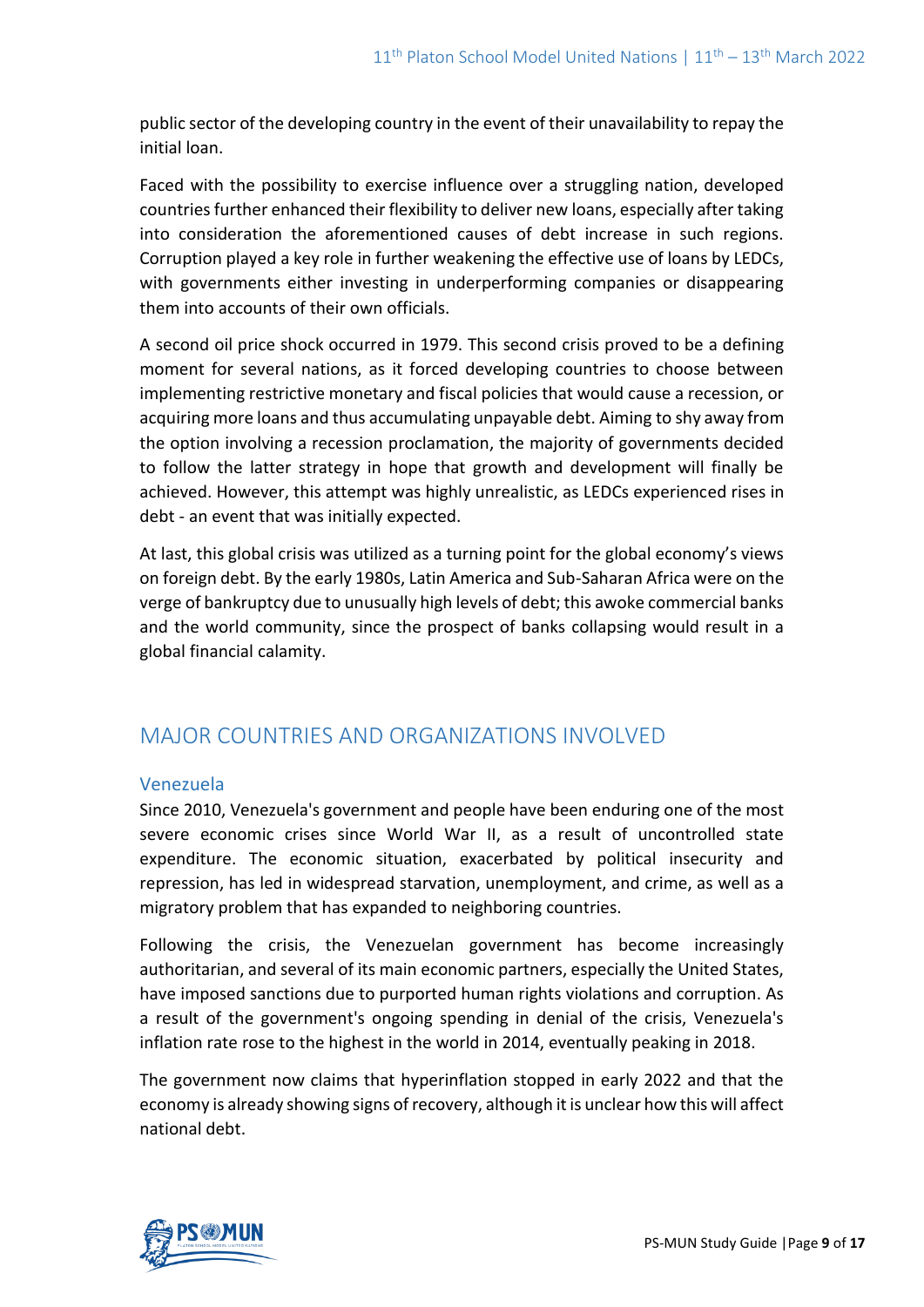## Zambia

Zambia, a country with a population of more than 18 million people, is struggling to repay \$13 billion in external debts. Up to a quarter of Zambia's debt issue is linked to China or Chinese firms, hindering the country's capacity to obtain IMF aid. The confidential nature of dealings with the People's Republic of China can prevent international organizations from assisting distressed states.

Zambia's debt problem was often characterized as too challenging to overcome, as the state was the first African country to announce its inability to cover its loans during the COVID-19 pandemic. Having one of the highest poverty rates internationally at 58%, along with a 2.8% annual population increase, the country is unable to rely on its limited resources and infrastructure and it is thus in search of more loans.

# Democratic Republic of Congo

During the past decades, DR Congo has consistently followed an innovative policy centered around oil-backed loans and, despite the associated risks that come with the strategy, Africa's third largest oil producer has managed to evolve its finances through it. Under the leadership of Denis Sassou Nguesso, the country has developed a globalized and diverse network of debt worth around \$15 billion, from which Congolese officials benefit today.

Congo's public debt of \$6.5 billion is overshadowed by a greater, though impossible to exactly estimate, secret debt of roughly \$8.5 billion due to a slew of oil dealers and Asian financiers. This debt is now mostly an African issue, although it is being managed by experts from several continents. It is currently being replicated across Africa as a model for other resource-rich countries.

# International Monetary Fund (IMF)

The International Monetary Fund, or IMF, works to promote global financial stability and monetary cooperation. It also enables international commerce, supports job creation and long-term economic progress, and aids in the reduction of global poverty. The International Monetary Fund is regulated and responsible to its 190 member countries.

Apart from the financial assistance and debt reliefs provided by the organization, IMF additionally releases an annual document regarding debt updates, with the 2021 version of the IMF's Global Debt Database documenting the largest one-year debt surge after the Second World War, rising to \$226 trillion and recording an increase of 20 percent in comparison to last year's report.

# The World Bank

The World Bank is an international institution that provides finance, assistance, and research to underdeveloped countries in order to help them improve economically. The bank's primary function is to combat poverty by providing development assistance to middle- and low-income nations.

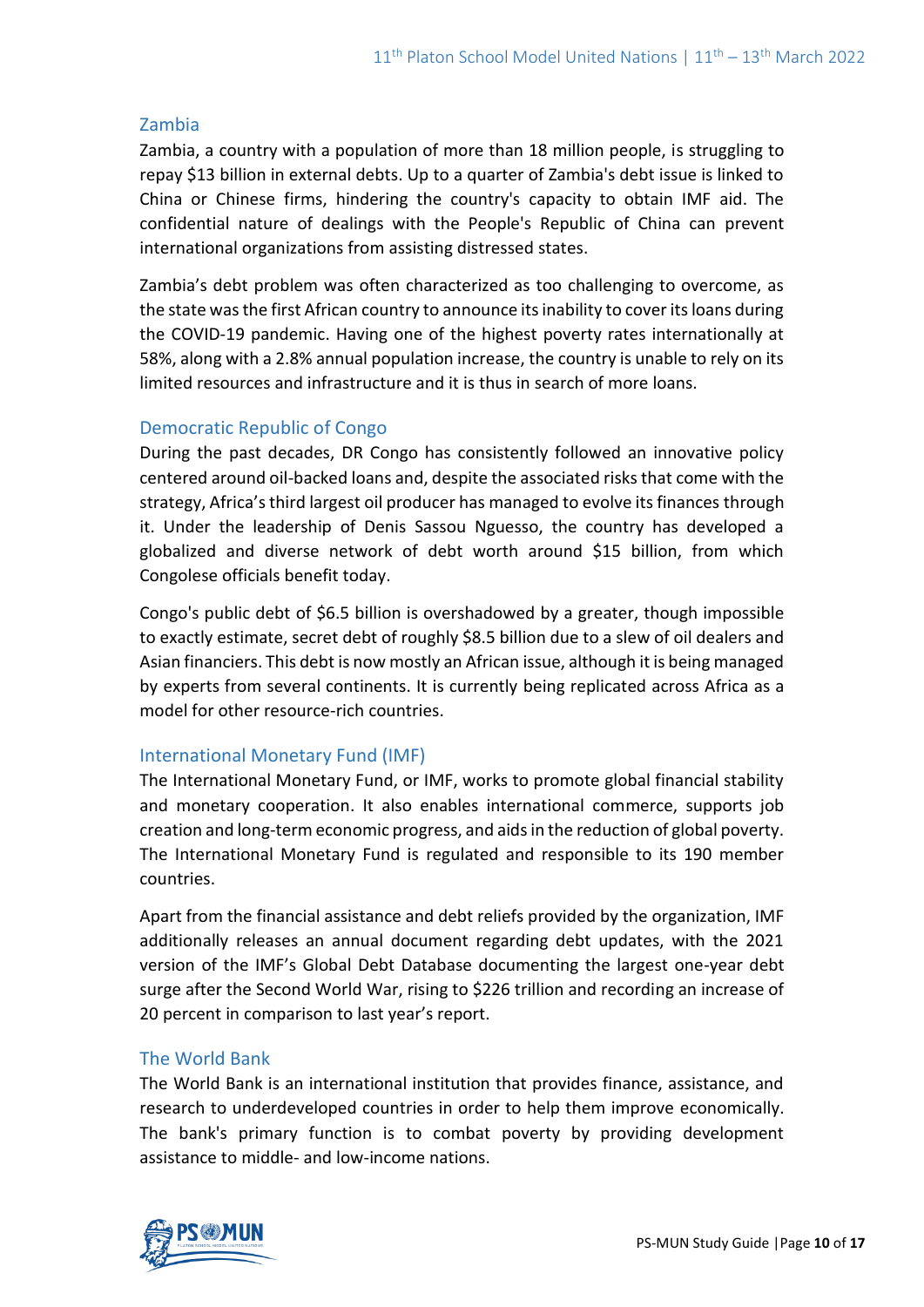As per the organization's website:

*"The World Bank Group is working to help countries manage their debt better. We offer technical assistance and guidance to advance a reform agenda that strengthens on a multi-pronged approach to reduce debt vulnerabilities in developing countries. This work focuses on three core areas:*

- *Debt Sustainability*
- *Debt Relief*
- *Debt Management"<sup>12</sup>*

# TIMELINE OF EVENTS

| Date of Event     | <b>Description of event</b>                                      |
|-------------------|------------------------------------------------------------------|
| 1956              | The Paris Club, an informal group of international creditors, is |
|                   | formed with hopes of finding feasible solutions to repayment     |
|                   | problems of indebted nations.                                    |
| 1996              | The Heavily Indebted Poor Countries (HIPC) initiative, is        |
|                   | agreed by the IMF, World Bank and donor governments.             |
| 1997              | The enhanced Heavily Indebted Poor Countries (HIPC)              |
|                   | scheme is adopted.                                               |
| <b>July 2005</b>  | G8 members and the President of the EU Commission agree          |
|                   | to cancel 100% of the debt of the HIPC's poorest countries.      |
| 2005              | The Multilateral Debt Relief Initiative (MDRI) is adopted by     |
|                   | the IMF.                                                         |
| January 6th, 2006 | The IMF delivers MDRI debt relief amounting to US\$3.4           |
|                   | billion to an initial group of 19 countries.                     |
| <b>July 2015</b>  | The Addis Ababa Action Agenda recognises the importance of       |
|                   | debt restructuring and relief for sustainable development.       |
|                   |                                                                  |
| 2020              | External debt stocks of LEDCs reaches US\$10.6 trillion, their   |
|                   | highest level on record.                                         |

# PREVIOUS ATTEMPTS TO SOLVE THE ISSUE

# HIPC Initiative and MDRI

The World Bank and the IMF initially established the HIPC Initiative in 1996 with the aim of assisting all developing nations in their task to offload heavy debt burden. In general, the project appears to ensure that heavily indebted countries had the ability to survive their prolonged tax services through tax relief.

<sup>12</sup> "Overview." *World Bank*, https://www.worldbank.org/en/topic/debt/overview#2.

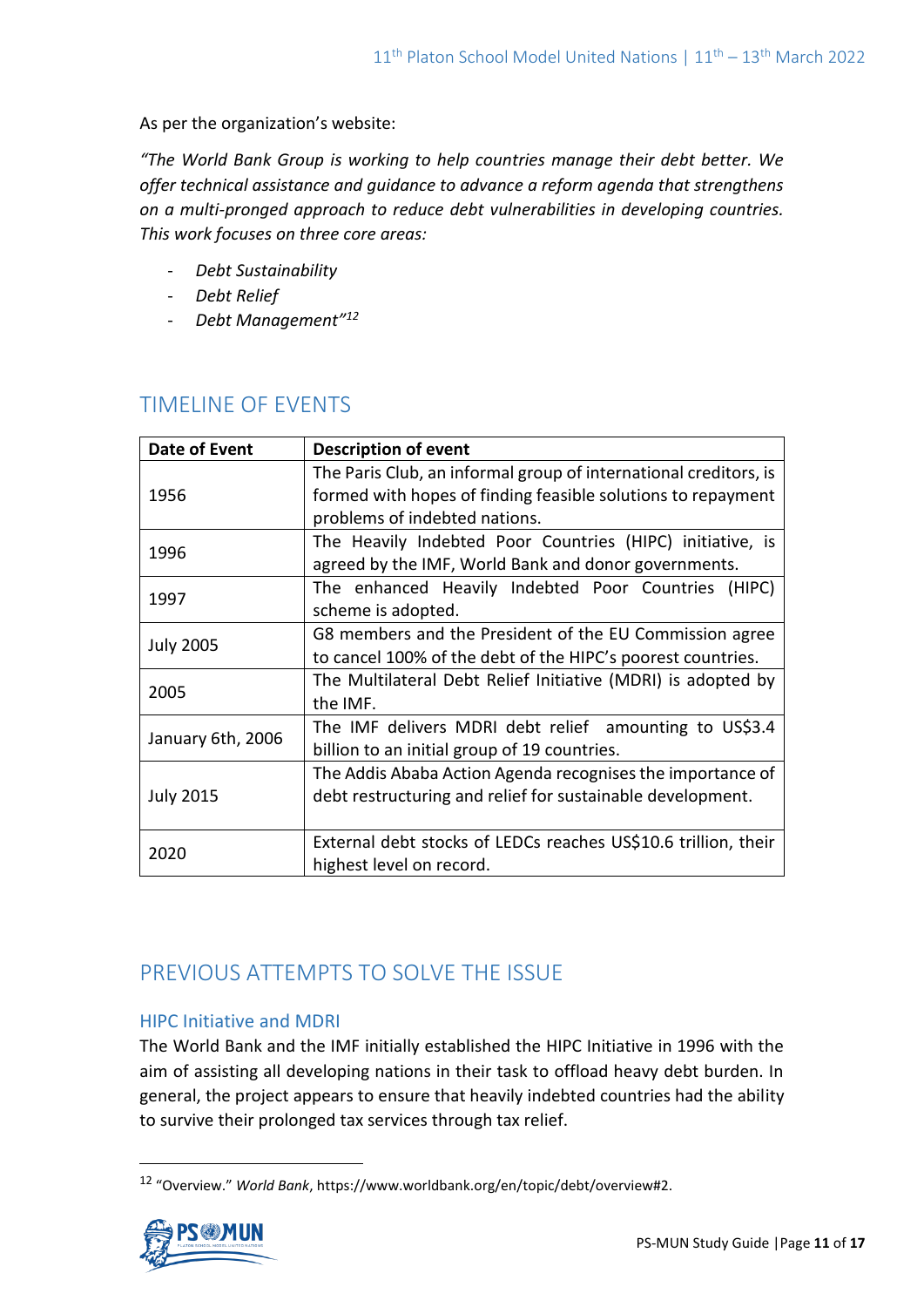A thorough evaluation of the Initiative completed in 1999 enabled it to deliver quicker, deeper, and broader debt relief programmes, while also strengthening its effects on poverty and social policy.

The HIPC Initiative was strengthened in 2005 by the Multilateral Debt Relief Initiative (MDRI), an extensive project that permits nations that have completed the HIPC Initiative procedure to get guaranteed debt reduction on all qualified debts.

Overall, the MDRI and HIPC programmes have combined to deliver roughly USD 99 billion in debt relief.

# Debt conversion and debt swaps through DMFAS Programme

The Debt Management and Financial Analysis System (DMFAS) Programme is one of UNCTAD's primary technical cooperation programs. It has been providing technical help in debt management for over 25 years and is one of the world's leading providers of technical and consultancy services in this field. Operating closely along with the IMF and the World Bank, the DMFAS Programme has thus far managed to establish projects among 100 states, including 66 developing countries.

The primary aim of the Program, as claimed by their website, is capacity building, with an integrated set of activities that includes the deployment of an advanced computerized debt management system. DMFAS provides a worldwide public benefit by helping to raise awareness of debt management as an important component of government policy.

# Forgiveness of ODA debt

On July 7th 2020, the OECD Development Assistance Committee (DAC), which includes 29 donor nations and the EU, agreed on a framework for reporting debt reduction as Official Development Assistance (ODA), arriving in response to appeals from LEDCs for more international debt reduction initiatives. Creditors in the Paris Club, a forum of official creditors for debt restructuring negotiations, had also urged for the system to incentivize debt forgiveness and rescheduling. Based on the current socioeconomic burden from the COVID-19 pandemic, the new agreement lays the path for more determined measures to alleviate such burdens from heavily indebted states.

Donors can now record rescheduled or forgiven sums as ODA, with the amount reported capped at the nominal value of the initial loan: this implies that the value of a loan and its subsequent debt treatment in OECD ODA statistics will never be equal to or higher than the value of a dollar donated. This tries to persuade donors to postpone or eliminate debts owed by developing nations when they are unable to repay them, while complying to strict fairness and transparency reporting criteria.

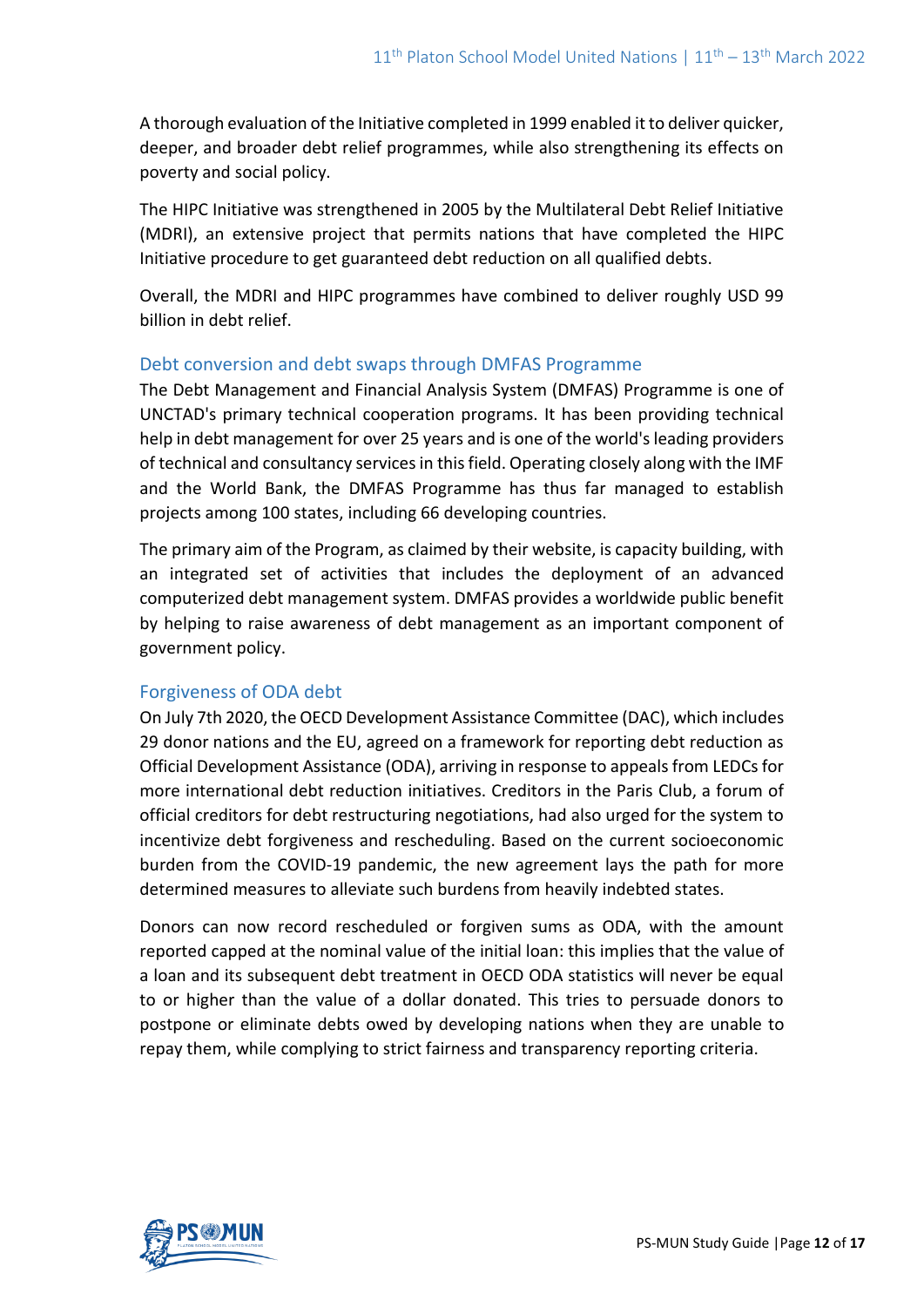# POSSIBLE SOLUTIONS

### Boost alternatives to borrowing

To cover even basic public expenditure demands, low-income nations confront significant public financial gaps. A recent ODI research, for example, highlighted how considerable increases in tax and aid would be required to ensure that all nations can afford the essential expenditures in healthcare, education, and social safety to eradicate extreme poverty by 2030. Many low-income nations can do more to enhance tax collection in order to lessen the need for borrowing, but this is frequently a challenging issue because they typically have a much smaller revenue potential than other countries. This is due in part to the nature of low-income economies, which frequently feature tiny industrial and formal sectors as well as a less educated workforce.However, it is also owing to flaws in the international system. Offshore financial centers, intra-company operations within multinational corporations, and financial secrecy (which allows for tax avoidance and evasion) are all on the international agenda, but far stronger action is required if this discussion is to result in tangible improvements for low-income countries.

Furthermore, the international debate must go beyond tax avoidance and evasion to acknowledge that worldwide rivalry for tax incentives and other "spillover" consequences means that tax policies in affluent nations may harm the revenue base in many developing countries.

### Manage borrowing and lending better

Low-income nations must carefully manage the opportunities, costs, and dangers associated with various sources of borrowing. Capacity for debt management is poor in many low-income countries, and additional help is needed to address this. However, the fundamental causes of the limited progress in debt management may be traced back to a lack of demand, responsibility, and political commitment. I'll get to this issue in proposal number three. Lenders should play a critical role in expanding low-income nations' credit alternatives. Creditors may provide State Contingent Debt Instruments (SCDIs), in which repayments are suspended if the borrower is having difficulty repaying. They can also advocate for revisions to debt arrangements to facilitate debt restructuring and improved contractual terms and conditions. Supporting provisions that allow for restructuring by a majority of creditors,'standstills' where repayments are delayed during tough periods, or supporting mediation and arbitration systems might all be included.

### Foster accountability to improve the behavior of borrowers and lenders

According to the Monterrey Consensus, "debtors and creditors must share responsibility for avoiding and resolving unsustainable debt problems." Member states stressed debtors' responsibility to maintain sustainable debt levels, as well as creditors' responsibilities to lend in a way that does not jeopardize a country's debt

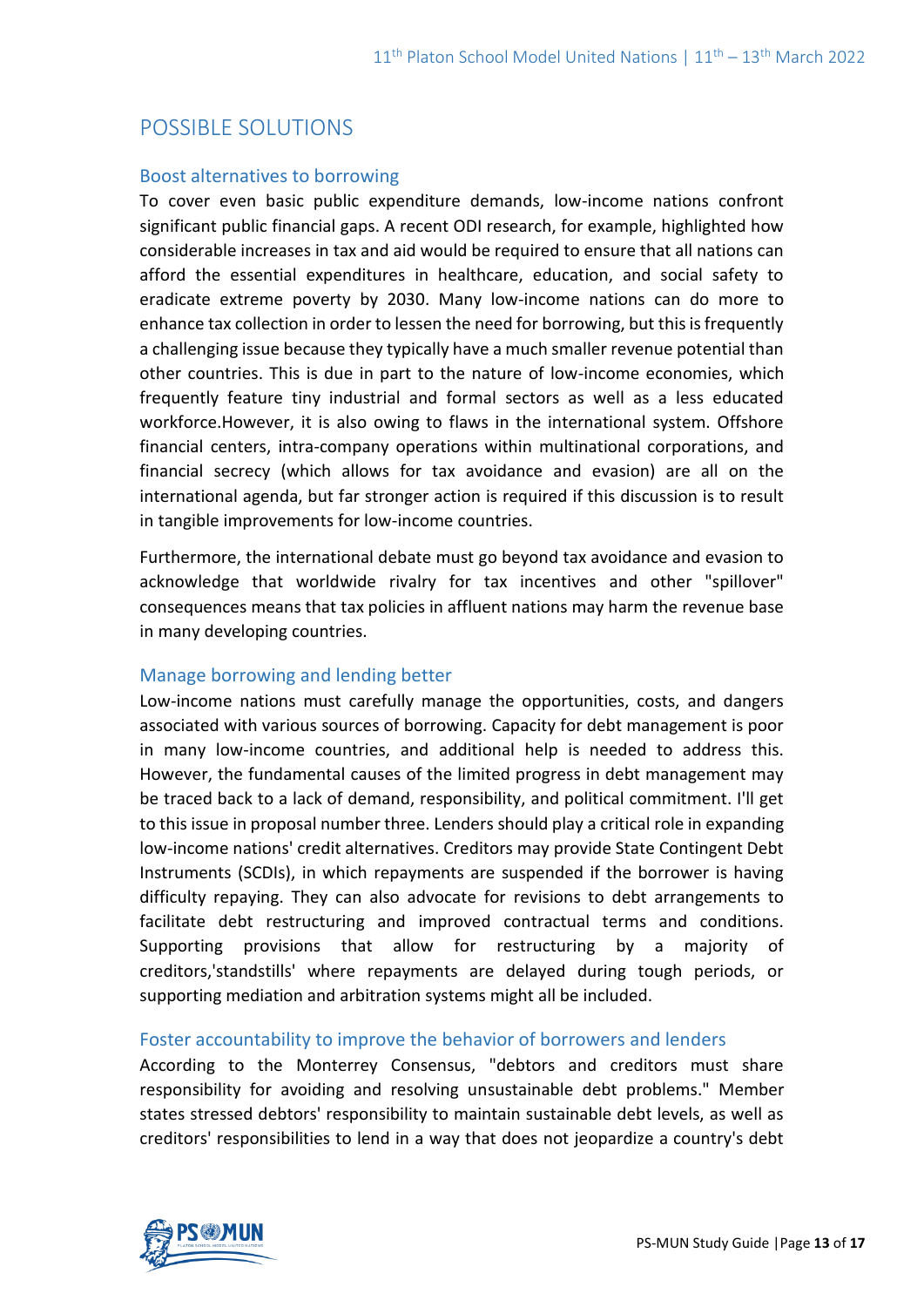sustainability. The Addis Agenda in particular:Reiterate the importance of borrowers and creditors working together to avoid unsustainable debt situations.

Commit to working toward a global agreement on debtor and creditor duties in sovereign borrowing and lending, expanding on current initiatives.Several related sustainable financing projects are now in the works to encourage responsible borrowing and lending. Both the IMF's updated Debt Limits Policy and the World Bank's new Sustainable Development Financing Policy are scheduled to go into effect in the second half of 2020. Both policies seek for more alignment with the new borrowing landscape, including the ability to borrow (subject to safeguards), the creation of improved targeting conditions at vulnerabilities, and the promotion of increased debt transparency and debt management. The International Institute of Finance has developed Voluntary Principles for private creditors' debt data disclosures.Given the possibility of agency issues in borrowers—where borrowing may not always be properly authorized—disclosure by lenders is a key means of attaining accountability. The program is planned to be completed in 2020, following the designation of a host for the data, which must be available to the public.

# BIBLIOGRAPHY

"2021 Update of the IMF Global Debt Database." *IMF*, 15 Dec. 2021, https://www.imf.org/en/News/Seminars/Conferences/2021/12/15/2021-update-ofthe-imf-global-debt-

database#:~:text=The%202021%20update%20of%20the,percent%20of%20GDP%20i n%202020.

*BRIEF DESCRIPTION OF THE DMFAS PROGRAMME*.

https://www.regjeringen.no/globalassets/upload/ud/vedlegg/brev/brev\_krf\_diplom atbarn170111.pdf.

"The Debt Crisis in Ancient Rome: Lessons for Today." *Oklahoma Council of Public Affairs*, https://www.ocpathink.org/post/the-debt-crisis-in-ancient-rome-lessonsfor-today.

"Debt in Developing Countries Has Doubled in Less than a Decade." *The Guardian*, Guardian News and Media, 16 Aug. 2020, https://www.theguardian.com/world/2020/aug/16/debt-in-developing-countrieshas-doubled-in-less-than-a-decade.

*Debt Problems of Developing Countries - Econstor.eu*. https://www.econstor.eu/bitstream/10419/139457/1/v12-i03-a08-BF02928700.pdf.

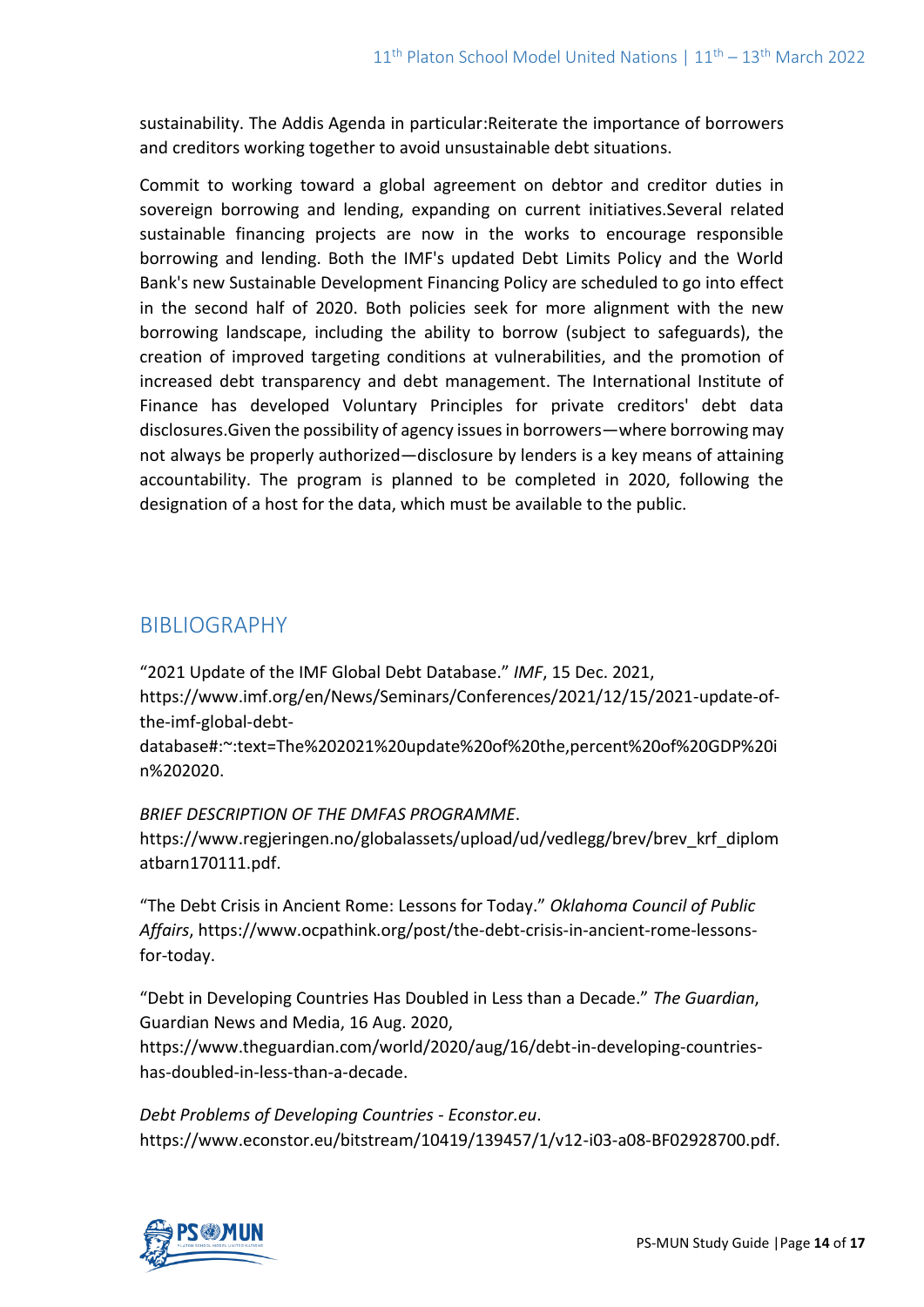"Debt Relief: Development News, Research, Data." *World Bank*, https://www.worldbank.org/en/topic/debt-relief#1.

*Developing Country Borrowing and Debt - TDL*. https://ttuir.tdl.org/bitstream/handle/2346/ETD-TTU-2011-08- 1696/Alexander Janelle Thesis.pdf;sequence=2.

"DMFAS Programme :" *United Nations*, United Nations, https://digitallibrary.un.org/record/816599/usage.

"Donors Agree on Aid Treatment of Debt Relief." *OECD*, https://www.oecd.org/newsroom/donors-agree-on-aid-treatment-of-debtrelief.htm.

"Donors Agree on Aid Treatment of Debt Relief." *OECD*, https://www.oecd.org/newsroom/donors-agree-on-aid-treatment-of-debtrelief.htm.

"DP Economics: The Role of International Debt." *Subscription Websites for IB Teachers & Their Classes*, https://www.thinkib.net/economics/page/21632/the-roleof-international-debt.

Entwicklungspolitik, Deutsches Institut für. "Why Developing Countries Are Facing a Renewed Debt Crisis." *Deutsches Institut Für Entwicklungspolitik*, https://www.diegdi.de/en/the-current-column/article/why-developing-countries-are-facing-arenewed-debt-crisis-1/.

Entwicklungspolitik, Deutsches Institut für. "Why Developing Countries Are Facing a Renewed Debt Crisis." *Deutsches Institut Für Entwicklungspolitik*, https://www.diegdi.de/en/the-current-column/article/why-developing-countries-are-facing-arenewed-debt-crisis-1/.

"External Debt ." *Data*, https://data.worldbank.org/topic/20.

"Factsheet - Debt Relief under the Heavily Indebted Poor Countries (HIPC) Initiative." *IMF*, 23 Mar. 2021,

https://www.imf.org/en/About/Factsheets/Sheets/2016/08/01/16/11/Debt-Relief-Under-the-Heavily-Indebted-Poor-Countries-Initiative.

"Factsheet - Debt Relief under the Heavily Indebted Poor Countries (HIPC) Initiative." *IMF*, 23 Mar. 2021,

https://www.imf.org/en/About/Factsheets/Sheets/2016/08/01/16/11/Debt-Relief-Under-the-Heavily-Indebted-Poor-Countries-Initiative.

"Foreign Dependency." *Encyclopædia Britannica*, Encyclopædia Britannica, Inc., https://www.britannica.com/topic/foreign-dependency.

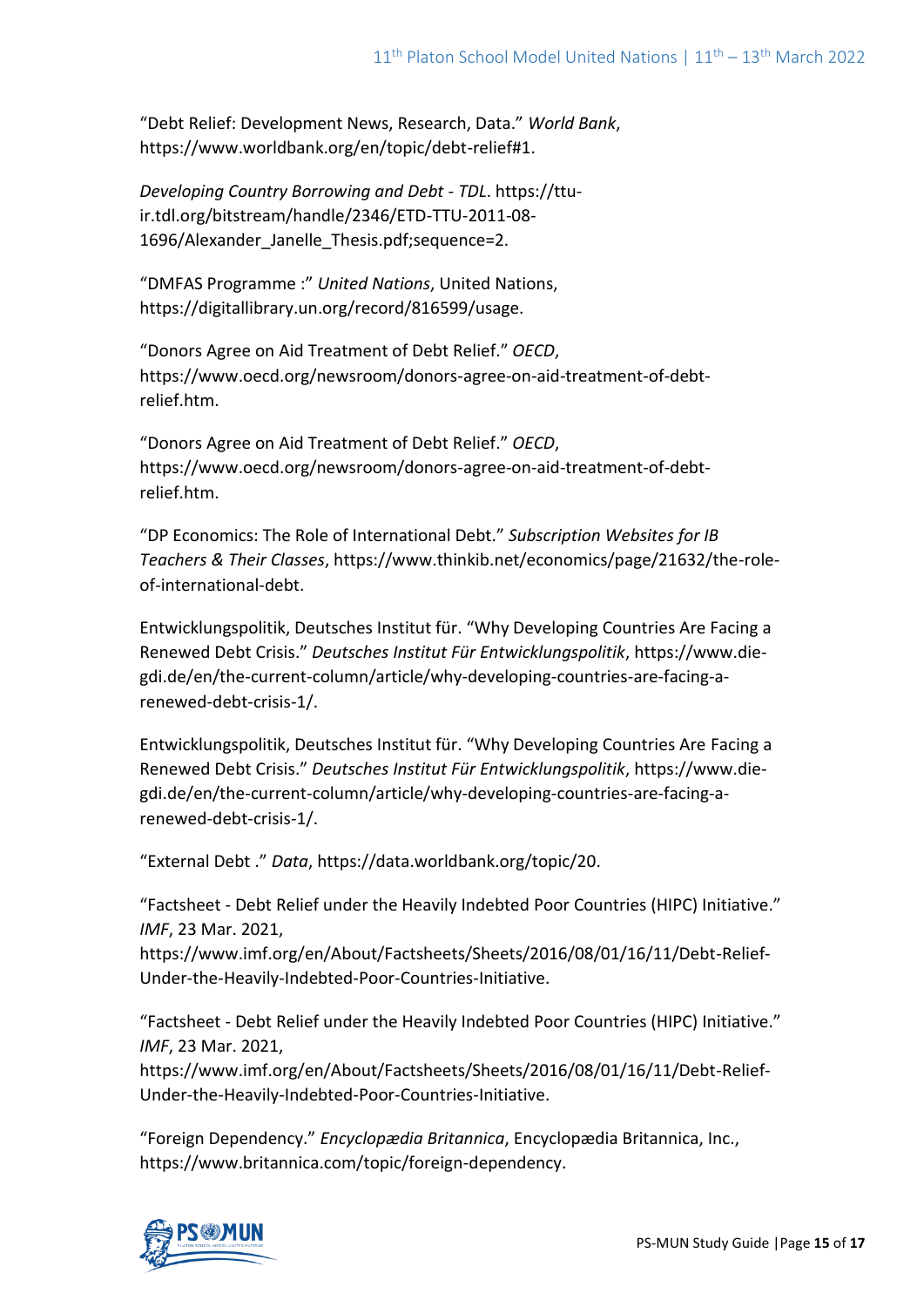"How US Trade Protectionism Threatens Developing Countries." *BORGEN*, 17 July 2018, https://www.borgenmagazine.com/protectionism-threatens-developingcountries/.

"Impact of High Debt Levels on Least Developed Countries 'Cannot Be Overstated', Says Un | | UN News." *United Nations*, United Nations, https://news.un.org/en/story/2019/04/1036631.

Kenton, Will. "Foreign Debt." *Investopedia*, Investopedia, 8 Feb. 2022, https://www.investopedia.com/terms/f/foreign-debt.asp.

Kharas, Homi. "What to Do about the Coming Debt Crisis in Developing Countries." *Brookings*, Brookings, 13 Apr. 2020, https://www.brookings.edu/blog/futuredevelopment/2020/04/13/what-to-do-about-the-coming-debt-crisis-in-developingcountries/.

"National Debit and Budget Deficit.doc - Running Head: National Debt and Budget Deficit 1 National Debt and Budget Deficit 2 Introduction the Budget: Course Hero." *National Debit and Budget Deficit.doc - Running Head: NATIONAL DEBT AND BUDGET DEFICIT 1 NATIONAL DEBT AND BUDGET DEFICIT 2 Introduction The Budget | Course Hero*, https://www.coursehero.com/file/66598960/National-Debit-and-Budget-Deficitdoc/.

Oliveira, Ricardo Soares de, and Olivier Vallée. "The Republic of Congo Is a 'Dark Debt' Pioneer." *Foreign Policy*, 21 May 2021, https://foreignpolicy.com/2021/05/21/the-republic-of-congo-is-a-dark-debtpioneer/.

Pettinger, Tejvan, et al. "Reasons for Third World Debt." *Economics Help*, 12 May 2020, https://www.economicshelp.org/development/reasons-for-third-world-debt-2/.

Pettinger, Tejvan, et al. "Reasons for Third World Debt." *Economics Help*, 12 May 2020, https://www.economicshelp.org/development/reasons-for-third-world-debt-2/.

Smith, Lisa. "How Governments Reduce the National Debt." *Investopedia*, Investopedia, 8 Feb. 2022, https://www.investopedia.com/articles/economics/11/successful-waysgovernment-reduces-debt.asp.

"Solving the Low-Income Country Debt Crisis: Four Solutions." *ODI*, https://odi.org/en/insights/solving-the-low-income-country-debt-crisis-foursolutions/.